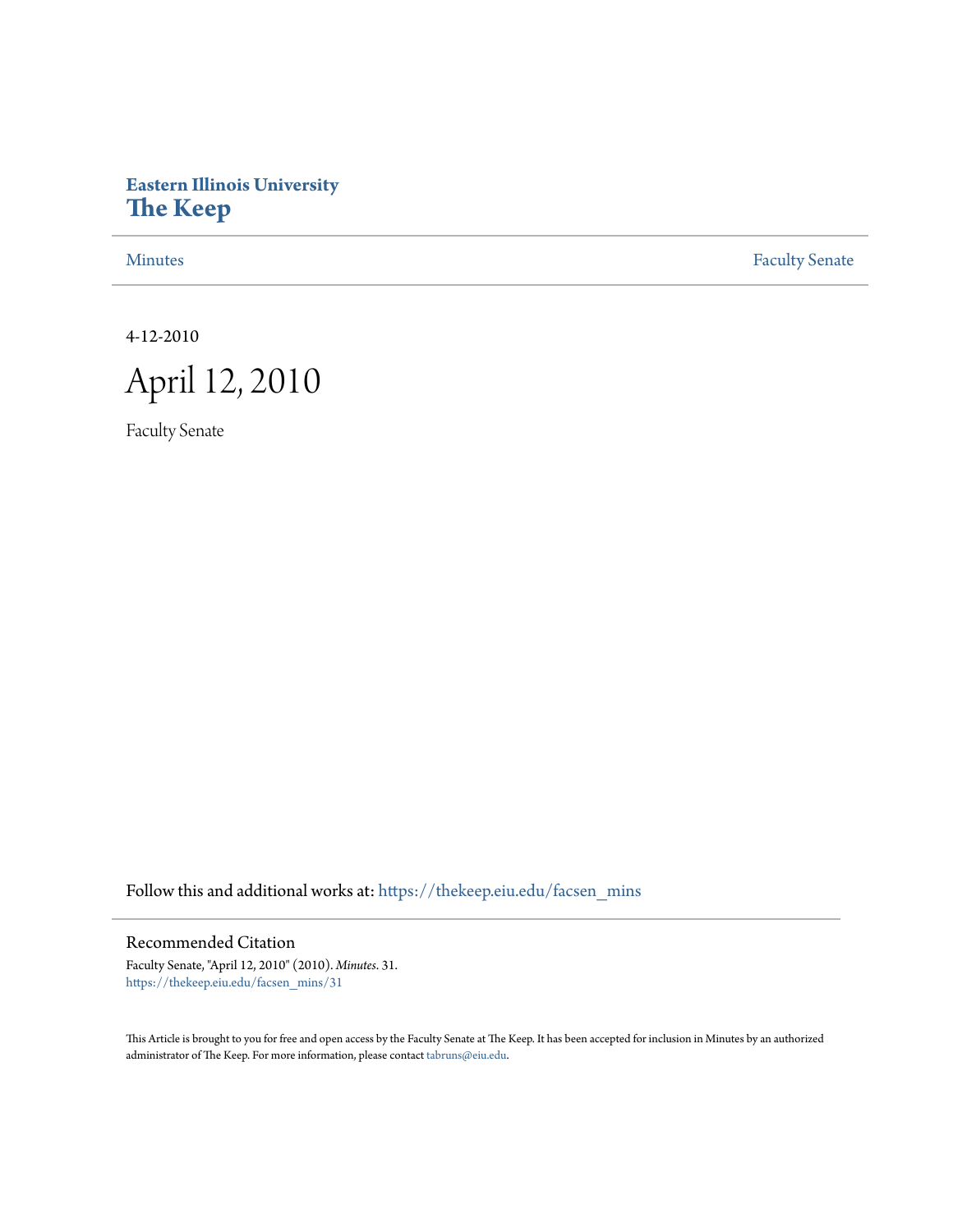# **FACULTY SENATE MINUTES FOR 12 April 2010 (Vol. XXXVIII, No. 15)**

The 2009 – 2010 Faculty Senate minutes and other information are available on the Web at http://www.eiu.edu/~FacSen The Faculty Senate agenda is posted weekly on the Web, at McAfee Gymnasium 1102, and on the third-level bulletin board in Booth Library. Note: These minutes are not a complete verbatim transcript of the Senate meeting.

## **I. Call to order by Chair John Pommier at 2:00pm.** (Booth Library Conference Room)

Present: J. Best, A. Brownson, J. Coit, M. Fero, F. Mullins, M. Mulvaney, R. Murray, J. Pommier, A. Rosenstein, J. Russell, D. Van Gunten, , A. White, M. Worthington. Excused: A. Methven, D. Viertel. Absent: A. Boyd, S. Lambert

Guests: Gary Aylesworth (Philosophy), Grant Sterling (CAA/Philosophy), Emily Steele (DEN), Jeanne Snyder (Associate Dean of LCBAS), Blair Lord (Provost/VPAA), Amir Prellberg (DEN)

# **II. Approval of the Minutes of 6 April 2010**

Vice Chair Van Gunten (White) moved to approve the minutes. Motion passes unanimously

## **III. Announcements**

Monday, April 19, 3:30-5pm, Charleston-Mattoon Room of the MLK Union, Faculty Senate/UPI Forum on the Illinois State Budget and the Future of Public Education.

The schedule of on campus interviews for the new Director of Planning and, Budget and Institutional Research are available at this link: http://www.eiu.edu/pbirsearch/index.php

## **IV. Communications**

## **V. Old Business**

## **A. Committee Reports**

1. Executive Committee:

2. Nominations Committee: Senator Worthington stated that the committee will meet Thursday, April 15, to finalize nominations for fall 2010.

3. Elections Committee: Vice Chair Van Gunten stated that she inadvertently missed entering an at-large CAA position for the spring elections. She stated that Senate could run a special election to fill the seat, which could be certified in the summer or fall. Brownstein stated that the election should occur in the fall to take account of faculty leaving EIU. Rosenstein stated that the election should take place in the Spring so faculty have time to plan for service and the committee could be informed. Mulvaney stated he supported a spring election if the timeline would work. Van Gunten stated that if the call for election went out Thursday, petitions could be due Friday April 23, and the elections could take place April 27-28, pending confirmation with CATS. VanGunten (Murray) moved to conduct a special election for the CAA seat with those dates. Motion passes

- 4. Faculty—Student Relations Committee: no report
- 5. Faculty—Staff Relations Committee: no report
- 6. Awards Committee: no report
- 7. Faculty Forum Committee:
- 8. Other Reports
	- a. Provost's Report: No report
	- b. Budget Transparency Committee: no report

c. Other: Pommier asked if the nominations committee supported changes in the nominating process. Worthington stated she has talked to other committee members, and among the members there doesn't seem to be much movement to changing anything. She stated Senate could discuss the recent communications from Roger Beck and Gail Richards and decide if they presented compelling reasons to change Senate policy. Worthington stated that Beck has been speaking to Gail Richards and the members of the Intercollegiate Athletic Board want him on the committee. She stated that Richard also raised the issue that there are no female faculty currently on the IAB, and faculty members are from the same two faculty areas. Worthington stated that she suggested to Richards that diversity across colleges could be accomplished with a change in the committee's bylaws. She stated that she was not sure that is it in Senate's purview to make selections based on race or gender. Senator White stated that he is on this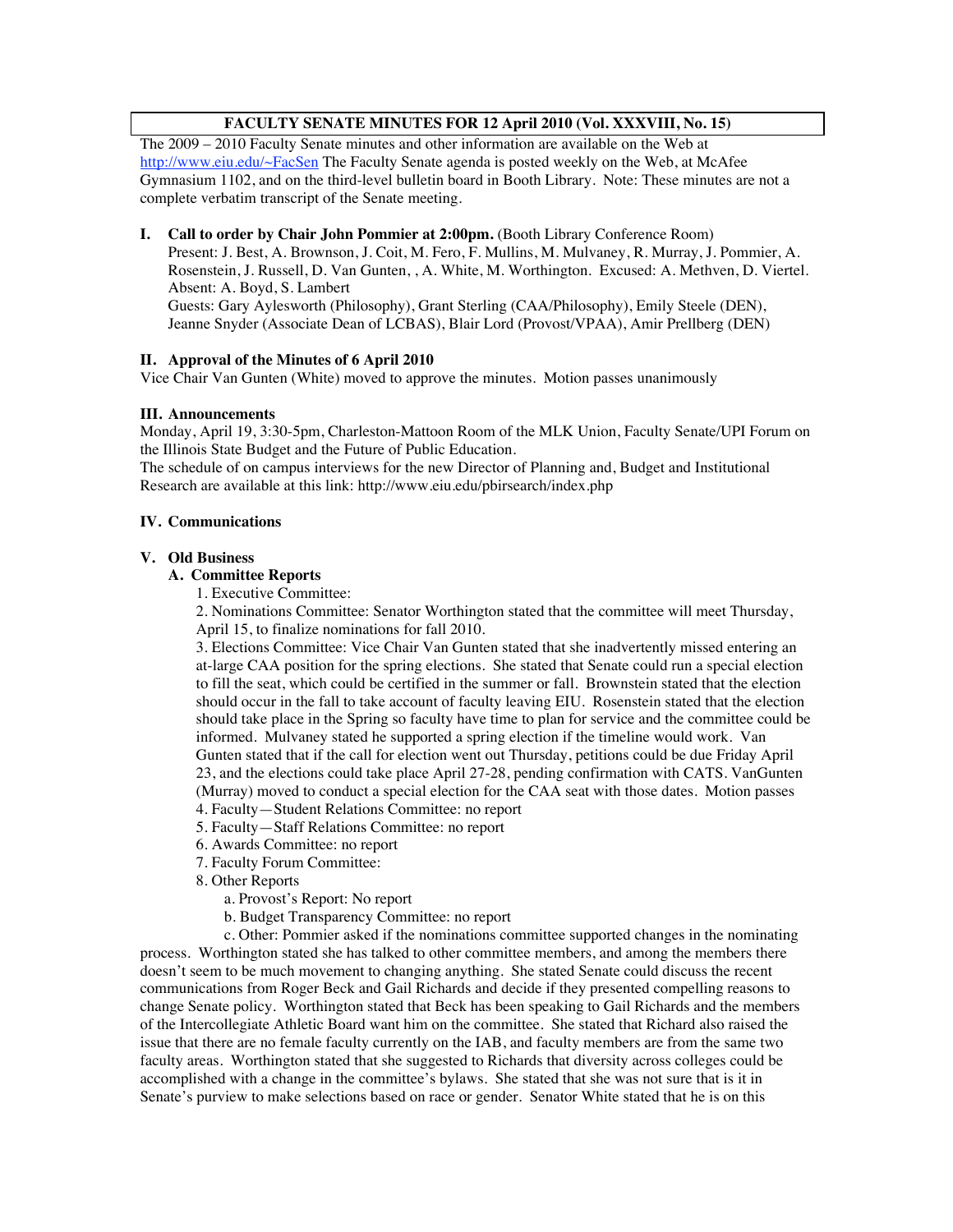committee, and this issue did come up, and he indicated that Senate has to go with whoever applies. He stated that he asked if the committee wanted diversity or interest in the athletic program, and suggested that these interests may not line up. White stated that if the committee wanted more female members, what does Senate do if no females apply? Worthington stated she told Richards that Richards could invite females to apply for the committee. Van Gunten stated that Senate could not select members based on race and gender, and stated it should be up to the committee to come forth with a proposal and rationale why the nominations process should be changed. Worthington stated that Richards used to chair the Senate's nominations committee, and then the committee used a form in which candidates listed qualifications for the committees on which they wished to serve. Worthington stated she was concerned about not only the increased work of this system, but also potential accusations of Senate favoritism. Van Gunten stated that Senate should encourage chair of committees unhappy with the current selection process to come up with a proposal, and that Senate's role would be to consider the changes. Worthington stated that if a committee member served three terms it might qualify them for continued appointment, which might make it harder for younger faculty to get service. Senator Best asked if ther eis any evidence that of all of the boards and committees that we nominate for, if there is a committee that's entrenched. Best stated that Senate did not have many contested elections this Spring, and stated that if there are entrenched committees it's because these members are the few faculty willing to come forward and serve. Worthington stated that she does not see evidence of entrenched committees, but stated that there are contested committees, and that faculty put their names in for those spots for three years in a row and aren't appointed get on it, and stated that if Senate began assessing the quality of nominees it would make that problem worse. Best stated that if faculty are agitated because they don't get on committees that they want, they aren't interested in serving. He stated that serving means you go where you're needed not where you want to go. Best noted that the Institutional Review Board requires members with specialized knowledge to be effective. Worthington stated that in a three-year term one might gain some institutional knowledge. Best asked if all the boards like that, and what percentage of boards have needs which most faculty could meet. Van Gunten stated that all of these committees in their bylaws can determine their own qualifications, and if they want diversity they can address that in their bylaws. Worthington stated she would shudder to try and determine what committees want. She stated that Senate has received one email, and she solicited feedback from chair of the IAB, but is not seeing a huge groundswell of support for new procedures. Pommier stated that when he chaired Nominations Committee, a committee chair asked if Senate could select minority representation, and Pommier suggested the chair encourage the individuals they preferred to put their names in to increase the chance of their selection. Worthington stated that even if Nominations Committee knew the race of nominees they wouldn't be able to choose on that basis. Murray stated that it is not legal. Best stated that there's no system that is going to work all the time, and Senate's current system minimizes the amount of discomfort, and that in a way there's nothing more fair than random. Pommier stated that in his two terms chairing Nominations, people typically put their names in for one or two committees, and seemed to pinpoint committees in which they think they have expertise. Worthington stated that those committees can self-select, and it is not up to Senate to determine nominees qualifications. Pommier stated that the most important thing is to listen, and suggested maybe Richards could visit the Senate. Worthington stated Richards is willing to consult with faculty member. Van Gunten urged that if Richards comes to Senate that she brings a proposal for change. Pommier suggested Worthington could consult with Cynthia Nickels, and noted some issues with lack of diversity on exit interviews for student-athletes. Worthington asked if she would ask her about the legality of diversifying committees. Rosenstein stated that the place to start is with a proposal in writing. Van Gunten suggested Richards contact Cynthia Nickels, it's not our job to create a proposal. Worthington noted that she had originally contacted Richards, and stated that Richards may not feel strongly enough to pursue a proposal. White stated that in the exit interviews in which he participated, the committee was 3 females and 2 males, and that the committees are mixed. Worthington stated that that's due to some effort on Richards' part.

#### **B. Other Old Business**

Article XIII bylaws. Senator Rosenstein (Brownson) move to take up proposed Article 13 bylaws from table. Motion passed unanimously. Senator Rosenstein (White) moved to amend the proposed bylaws according to the language submitted by Senator Best.

Best stated that his proposed language is based on the law at www.ilga.gov/legislation/ilcs. Best stated University General Counsel Rob Miller's response to the proposed language, asserted something which in my reading of the law we are not bound to do. The letter states that "should the public body wish"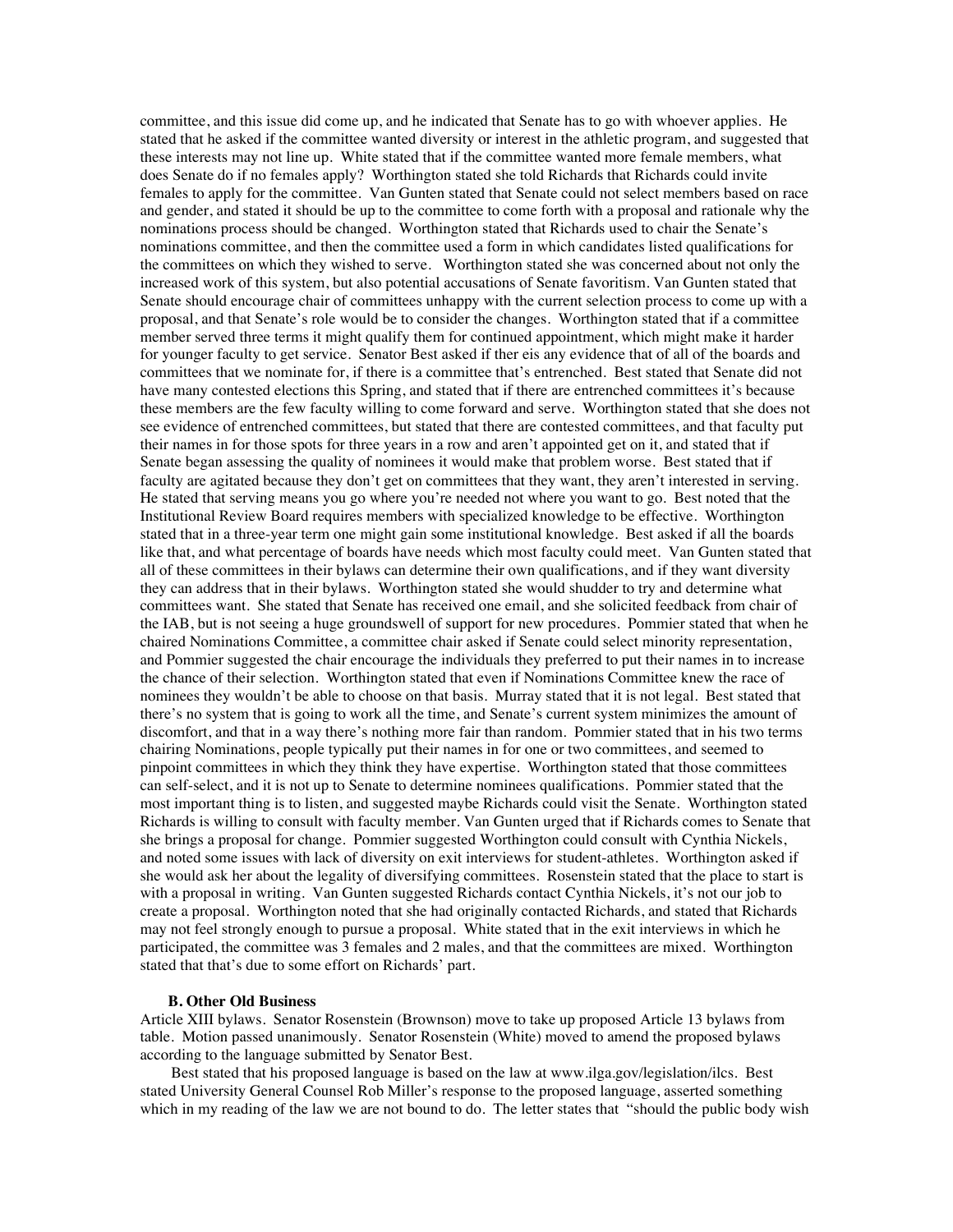to assert the personal privacy exemption, it must, prior to denying the request, inform the newly codified Public Access Counselor in the Attorney General's office of the intention to assert the personal privacy exemption." Best stated that in 5 ICLS 140/9.5 it states "A public body that receives a request for records, and asserts that the records are exempt under subsection  $(1)(c)$  or  $(1)(f)$  of Section 7 of this Act, shall, within the time periods provided for responding to a request, provide written notice to the requester and the Public Access Counselor of its intent to deny the request in whole or in part." Best stated that he does not think that's accurate that we have to inform the PAC before we deny inspection. The PAC can say, you can't deny inspection, but I do not believe that there's any approval process prior to asserting the privacy, and what we are doing in a and b in the proposed bylaws is that we are signaling, for purposes of communication, what we intend to do, either we are going to allow copying and inspection or we are going to deny the request. Best stated that he verified we are not doing anything illegal. I think what we are trying to do is signal out in advance whether we will allow inspection or copying. Pommier referenced a communication from James Tidwell asserting Senate could not legally deny inspection or copying. Best stated that while keeping signatures private might provide a benefit to petition gatherers, Senate needs to decide if it intends to protect privacy of its constituents or not. Coit stated that since the Senate was not the public body in the meaning of the law, its decision would not be final. Best stated that Senate is a public body according to 5 ILCS 140/2 which defines "public bodies" as "any legislative, executive, administrative, or advisory bodies of the State, state universities and colleges, counties, townships, cities, villages, incorporated towns, school districts." Best stated that it may be in the Senate's best interest and in the best interest in the State of Illinois to act in cases where people might have their privacy trampled or infringed upon as a consequence of petition signatures becoming public. Best stated that the statute specifies this, that the public does not have an untrammeled right to know, and that sometimes it is in the people's best interest to relinquish this right for other rights. Best stated that there's no way Senate can guarantee confidentiality but Senate can assert how we're going to treat this. Pommier stated that if we have a bylaw that states that we assert confidentiality people might get the wrong idea about Senate's intent. Best stated that in his proposed language the Executive Committee has the right and responsibility to make that determination, and that the Committee is going to have to cite the statute language, and is going to have to accountable to the Faculty Senate, and will have to provide written justification. Rosenstein suggested that the bylaws cite the language of the statute itself rather than provide a citation to the statute. Van Gunten stated that if the bylaws quote the statute you might change the context of the law, our appear to change the intent of the law. Coit stated that the bylaws do quote the relevant statute language. Best stated that the reason he did both was that he is trying to signal we didn't wing this, we know what we're talking about to the extent that we can know. Russell stated she was unsure whether or not under the FOIA act Senate has the flexibility to even consider whether or not a signature is something that would be protected. She stated that she went online and read Article 7 of FOIA and didn't see in Article 7 where it references signatures. She stated she did not believe Senate could give the illusion that signatures could be protected. Best stated that he agreed there is a grey area into which a lot of categories of information might fall, and that area would be determined would be by the Public Access Counsel and court findings. Best stated that the PAC might say Senate could not protect names, and then Senate would have to comply with a FOIA request. Best stated that he does not think we are distorting the law, or engaging in anything illegal or unethical. Russell stated that Senate is just focusing on the area of signatures. Rosenstein asked if someone could request the information with elements blacked out, which might provide identifying information. Russell stated that what the law is talking about the kind of material that is private, the law is specific does not include signatures in that category. Russell stated that for rationale for the Executive Committee's decision, people have been talking more inclusively about the kinds of information that can be kept private than the law describes, and the law is being very specific in including "unique identifiers, including a person's social security number, driver's license number, employee identification number, biometric identifiers, personal financial information, passwords or other access codes, medical records, home or personal telephone numbers, and personal email addresses. Private information also includes home address and personal license plates, except as otherwise provided by law or when compiled without possibility of attribution to any person." Coit noted that the law distinguished between the specific list of private information and personal information which might be protected by the right to privacy. Best stated that the bylaws were not an attempt by Senate to determine the meanings of FOIA in a particular sense, but to deal with petitions in a specific sense, and the issues which arise when the petition bumps up into FOIA. Best states that the bylaws state how Senate would attempt to resolve the this collision, and provides language to conduct a petition process. White stated that he was concerned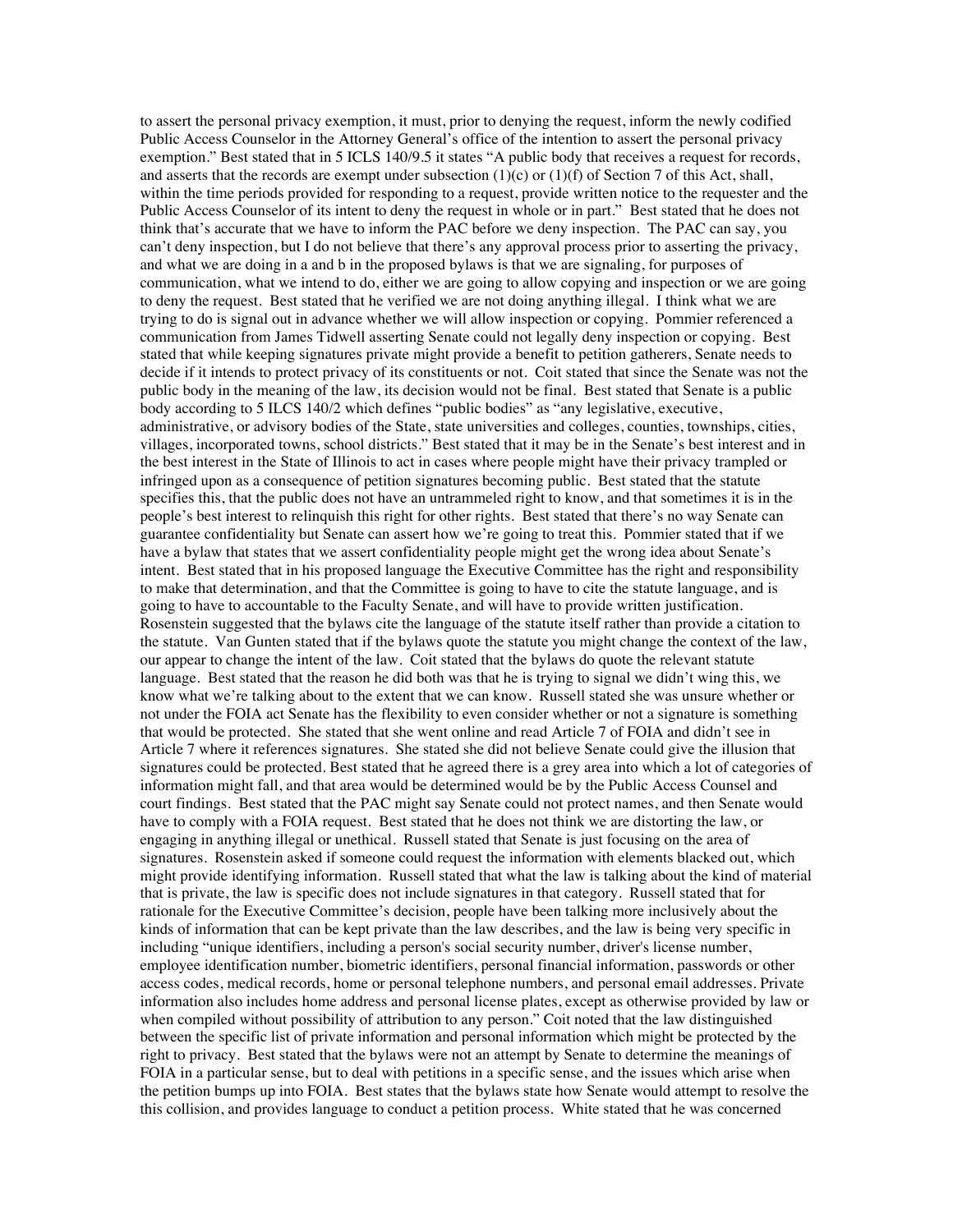about the bylaws following the law, but as long as Senate can follow the law we're ok. Rosenstein stated that the bylaws clearly identify that the Executive Committee to determine the issue, but doesn't really say that Senate would pass that information on to the PAC, and asked if language could be added to make it clear Senate is not the last word in the process. Best stated that the bylaws simply show how Senate will conduct a petition, and spells out where the process bumps up with FOIA. He stated that he bylaws, don't tell a requestor what to do, and that it's up to requestors' as a citizens to find out what must be done. Rosenstein suggested that "in the spirit of FOIA" be added to II.C.13.A after the statue citation to show that Senate are attending to that. Best stated that the principles are stated in the first sentence of the statute language, which is out there on the web, and Senate didn't need to repeat it. Best stated that Senate does need language that tells us what to do for petitions. Van Gunten stated that FOIA covers the right to inspect and to copy. Rosenstein moved to change add "personal descriptors including" after "confidentiality of" in the first sentence of II.C.13.A, and to add "to inspect" after "to know" in the second sentence. Motion died for lack of a second. Coit proposed to replace "to know" in the second sentence of II.C.13.A with "to inspect," and this was accepted by Rosenstein and White as a friendly amendment. The motion to amend the proposed bylaws passed, 10-2. Yes: Best, Brownson, Coit, Fero, Mulvaney, Murray, Pommier, Rosenstein, White, Worthington. No: Russell, Van Gunten. The motion to add bylaws governing article 13 elections passed, 10-2. Yes: Best, Brownson, Coit, Fero, Mulvaney, Murray, Pommier, Rosenstein, White, Worthington. No: Russell, Van Gunten. New bylaws are appended to the minutes below.

#### **VI. New Business**

#### **VII. Adjournment at 3:21**

#### **Future Agenda items:**

Officers' election, Retiring Faculty reception.

Respectfully submitted,

Jonathan Coit April 18, 2010

#### II. C. 13. Article XIII referenda

a. Upon the receipt of a completed referendum petition, the Executive Committee of the Faculty Senate (meaning the Chair of the Faculty Senate as the head of the public body (5 ILCS 140/2(e)), the Vice-Chair of the Faculty Senate, and the Recorder of the Faculty Senate or their duly authorized designees) will have the right and the responsibility to make a determination of the need for confidentiality of the signatures on the petition. This determination shall be made in conformity with the stipulations of  $(5 \text{ ILCS } 140/7(1)(c))$ which provide for an exemption of the people's right to inspect and to copy information in cases in which the disclosure of the personal information contained within a public record (i.e., a person's signature on a petition) would constitute an unwarranted invasion of personal privacy to the extent to which the disclosure is objectionable to a reasonable person, and to which the subject's right to privacy outweighs the legitimate and untrammeled right of the people to know and to obtain the information.

1. The Executive Committee of the Faculty Senate will provide to the Faculty Senate a written justification in those cases in which it has determined that there is a need for confidentiality of the signatures on a completed petition.

2. The timing of this determination (i.e., following the receipt of a completed referendum petition) does not preclude any prospective petitioner from discussing the content of the prospective petition with the Executive Committee during, or prior to, the petition's circulation. However, the final determination of the need for confidentiality will not be made by the Executive Committee until the receipt of the completed referendum petition.

b. After making its determination, and regardless of its outcome, the members of the Executive Committee shall verify that the signatures on the petition are both authentic and valid, in accordance with the Faculty Senate's desire for accountability and due diligence in the discharge of its duties.